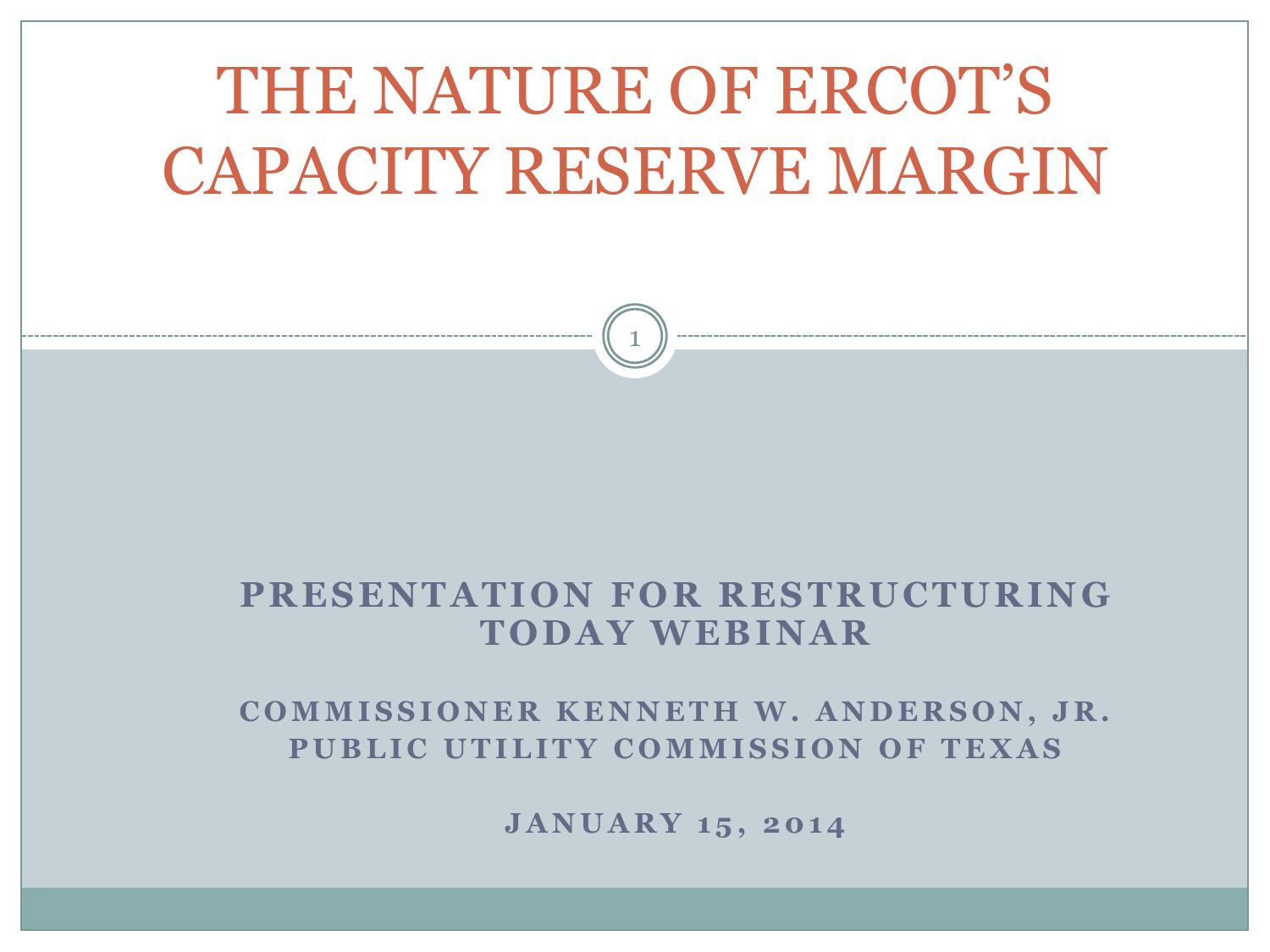- ERCOT has an "Energy-only Market" wholesale market design. Owners of generation are only paid for the electricity they actually put out on the grid, unlike the other restructured markets in the United States.
- The two exceptions to this rule are the capacity payments that are part of the daily bids to provide ancillary services and emergency response service (loads and generators available for deployment in an electric grid emergency procured through bidding four months in advance), which are the reliability and operational resources used to maintain grid stability that ERCOT procures from generation and load resources, and beginning June 1, 2014, payments from the Operating Reserve Demand Curve.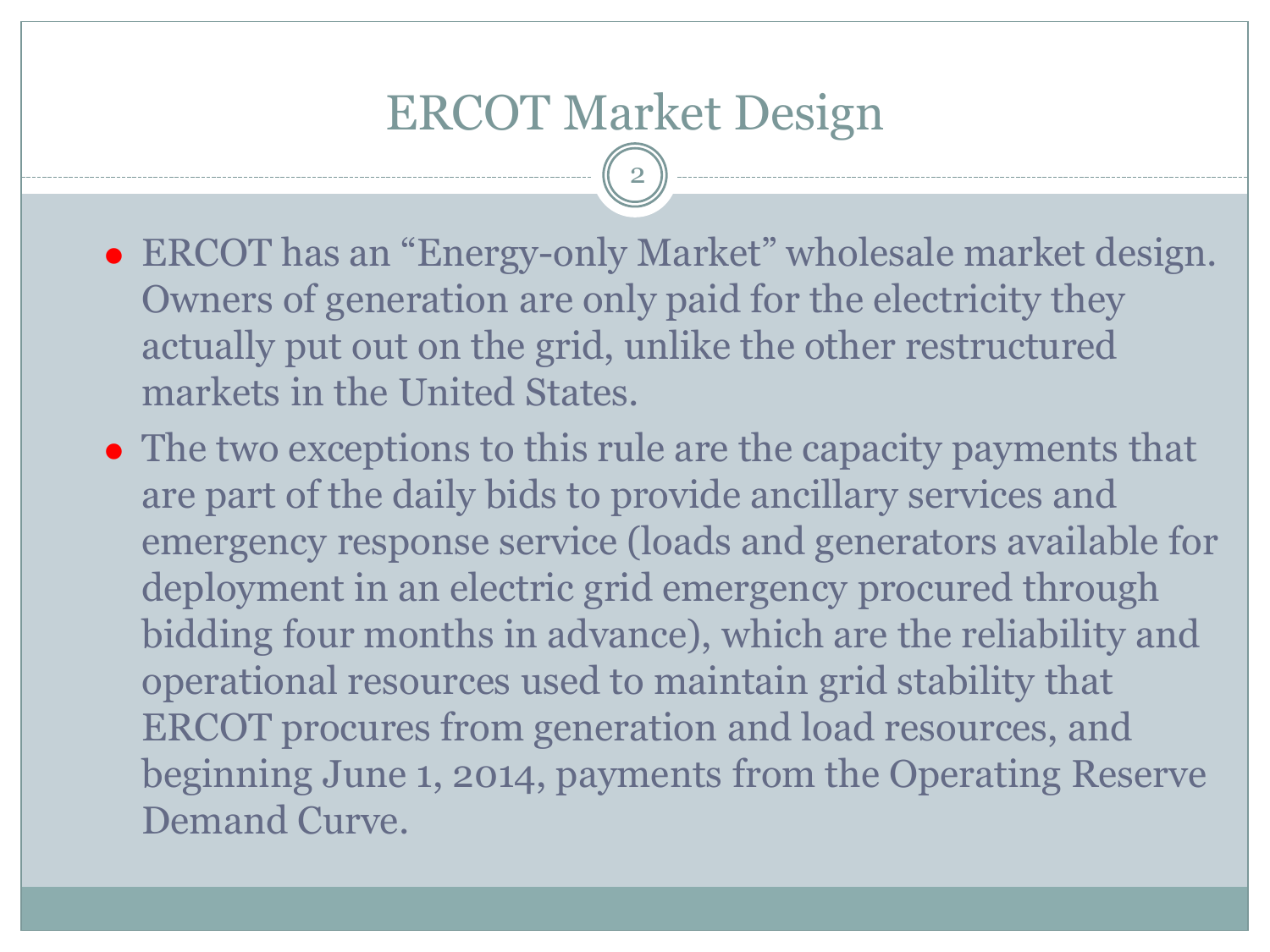### Problems with a Mandatory Capacity Reserve Margin

- Currently ERCOT has a 13.75% *"target"* capacity reserve margin.
- Why is the *nature* of ERCOT's capacity reserve margin important?
	- If ERCOT retains a "*target*" capacity reserve margin it is of relatively lower importance because it only is a signal to generation investors of when to build. It is also the reason that ERCOT's load forecasts have not, until recently, received much scrutiny.
	- If ERCOT adopts a "*mandator*y" minimum capacity reserve margin, it becomes very important because it drives the amount of generation procured either in forward capacity auctions or some other process and translates into dollars imposed on consumers.
- A mandatory capacity reserve margin will result in billions of unnecessary, unavoidable and largely un-hedgeable costs to customers, without guaranteeing rolling blackouts will not occur.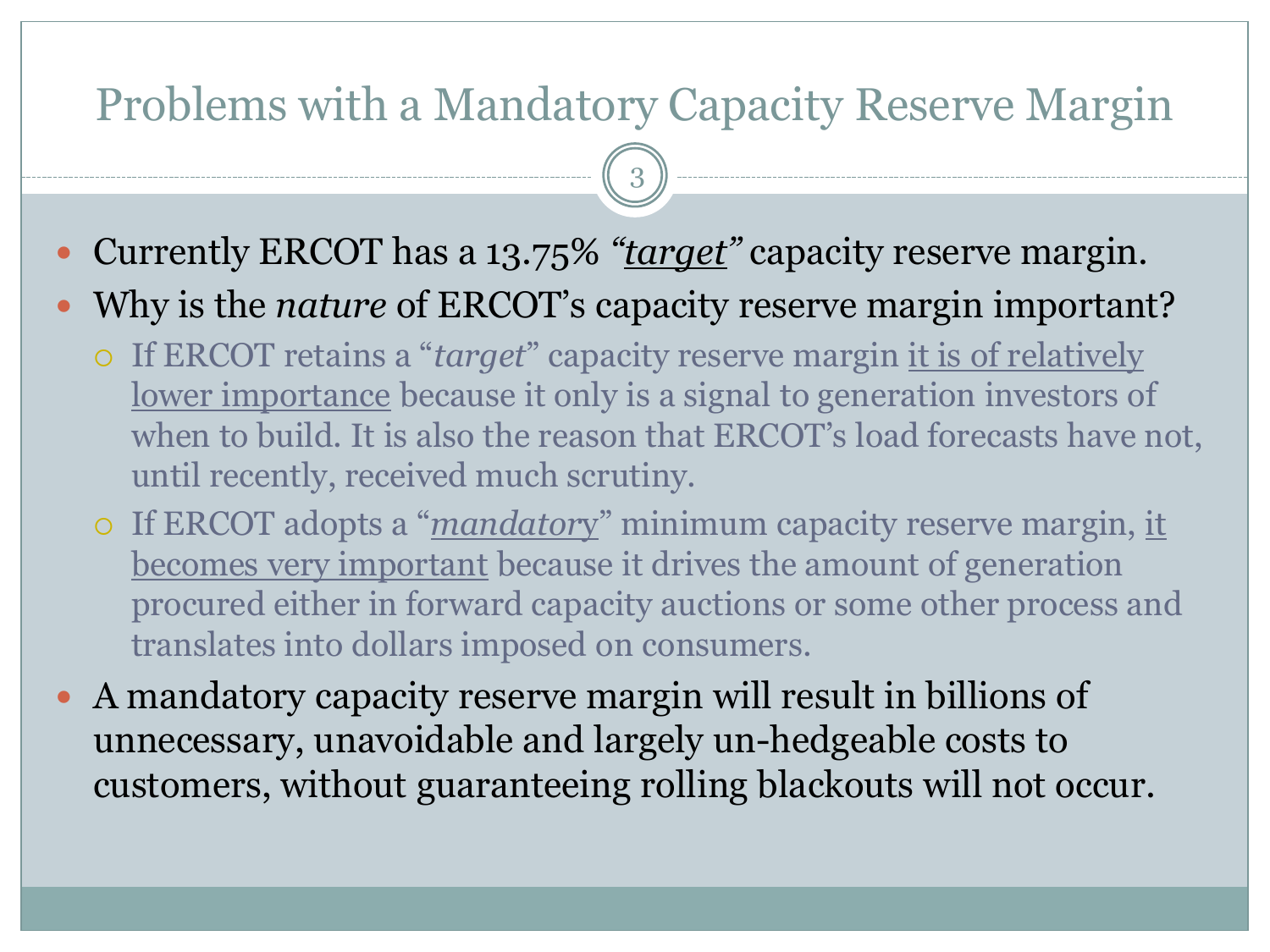### Problems with a Mandatory Capacity Reserve Margin: Likely to Lead to Unrealistic Expectations

4

- ERCOT has NEVER experienced a grid collapse, unlike many other parts of the country.
- There have been two ERCOT involuntary rotating load-shed events to avoid grid collapse:
	- April 2006:
		- Had a 16.4% capacity reserve margin;
		- A heat related event;
		- A large number of generation units were down for planned maintenance; and
		- Wind dropped off unexpectedly.

 $\triangleright$  Feb. 2011:

- Had between 15.9% and 17.5% capacity reserve margin;
- A cold weather event.
- And, in the **winter of 1989**, before ERCOT was the balancing authority, and local vertically integrated electric utilities were their own balancing authority Houston Power and Light had to initiate rolling blackouts to maintain their system because of weather related gas curtailments and generation outages, even though they had a **capacity reserve margin of over 30%.**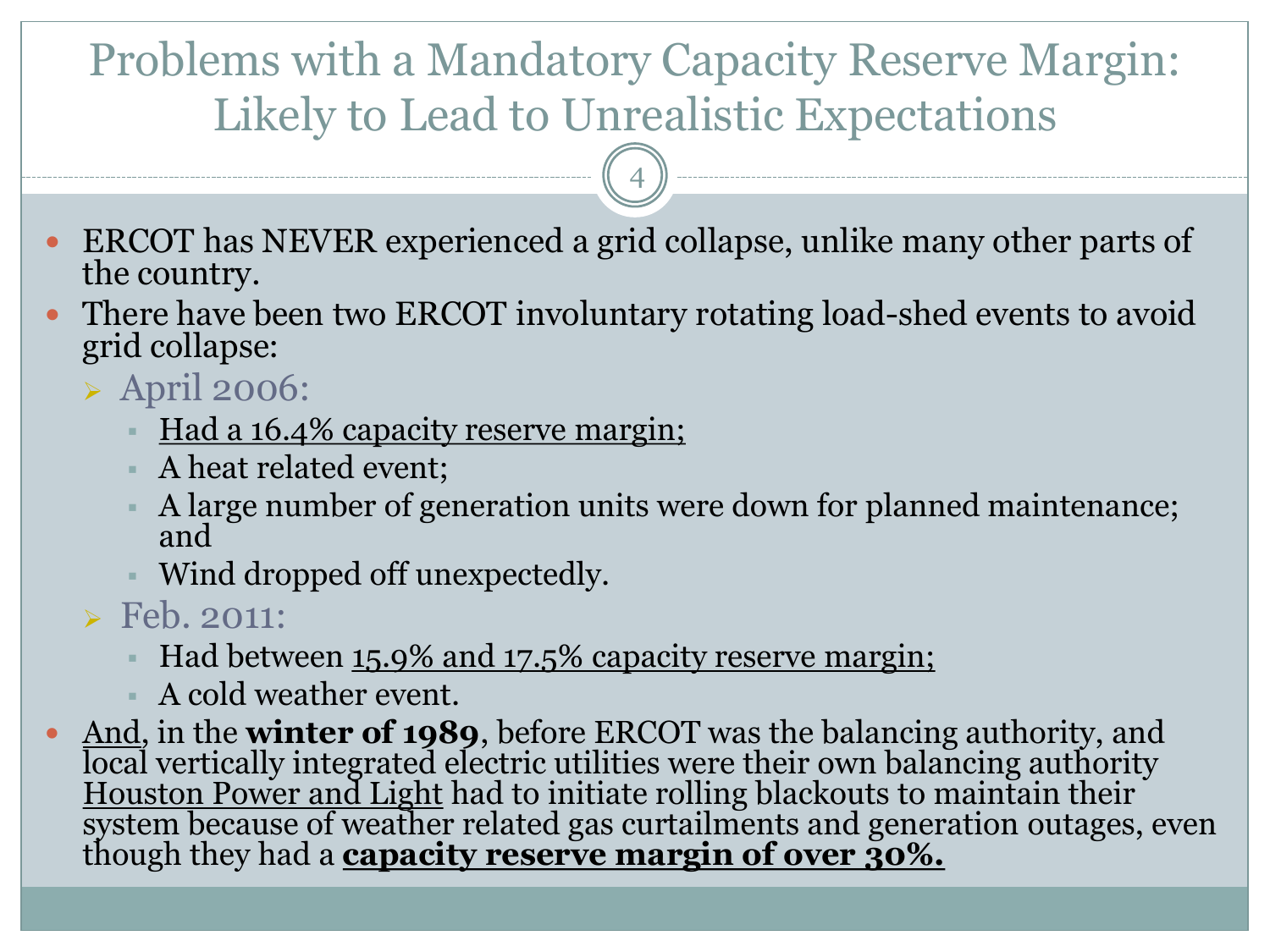## Points to Consider

- Tight reserve margins more than 3 years out are to be expected in an efficient Energy-Only market that exists in a state or region that is experiencing continued economic growth and increased electricity consumption.
- It is VERY important to remember that normal system planning and the resulting installed capacity reserve margins do not avoid the risk of rolling blackouts from 'black swan' events – events that occur outside of reasonable planning criteria.
- If we adopt a mandatory reserve margin there is the danger of creating unrealistic expectations; particularly if we were to go to a centralized forward capacity market construct.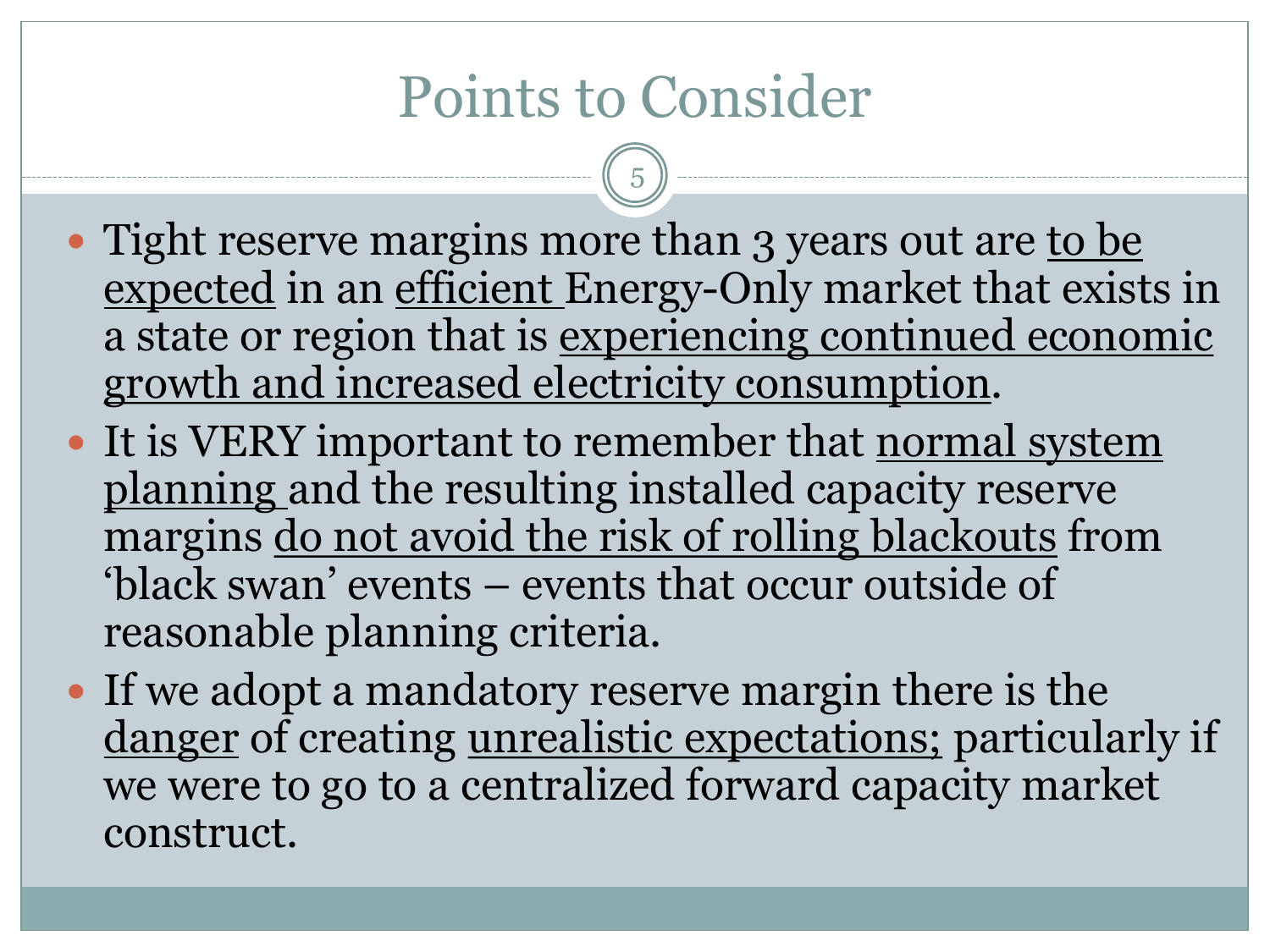### ERCOT Has Seen Forecasted Tight Capacity Reserve Margins Before

- Summer of 1998. Very hot, tight summer. Severe concerns about reserves.
- June 2005 Report on Capacity, Demand and Reserves in the ERCOT Region (CDR) showed inadequate reserves by 2010.
- June 2006 CDR showed inadequate reserves by 2008.
- May 2008 CDR showed inadequate reserves by 2013.
- May 2009 and 2010 CDRs showed adequate reserves through at least 2014.
- An efficient energy-only market with growing consumption should always show a capacity reserve margin shortfall 4-5 years out.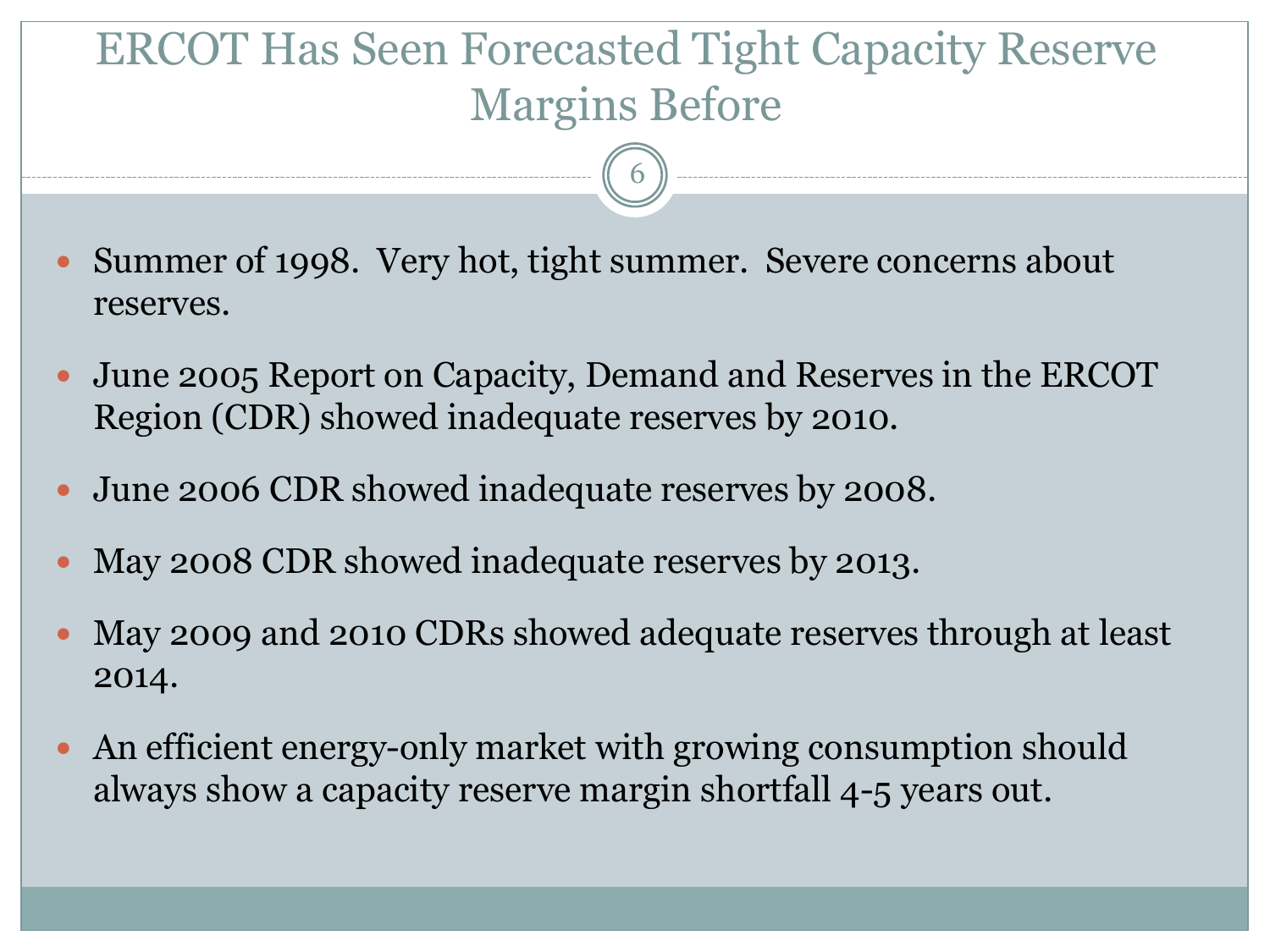#### The REAL Scope of the Problem: ERCOT *does not* need more Base Load Generation 7 ERCOT's high low load trend is relatively flat, so ERCOT has sufficient base load generation. **Historical ERCOT Load Data (With Trends)** 70,000 60,000 50,000 Load (MW) 40,000 30,000 20,000

 ERCOT's Resource Adequacy "problem" actually is only an issue of 160 hours during the summer, out of 8760 total hours per year. (< 2% of the time)

2008

4 hours per day x 5 days per week x 8 weeks per year.

2006

- Peak Month Minimum Load (MW)

-Peak Load (MW)

2007

10,000

- And this is probably an inflated number, the real problem likely is less than 80 hours a year.
- In July 2011, there were no intervals where reserves dropped below 2000 MW.
- In August 2011, there were a total, but non-continuous, 4.68 hours when reserves fell to a level just above involuntary load curtailment. No load was involuntarily curtailed.

2009

Year

2010

-Minimum Load (MW)

-Off-Peak Month Peak Load (MW)

2011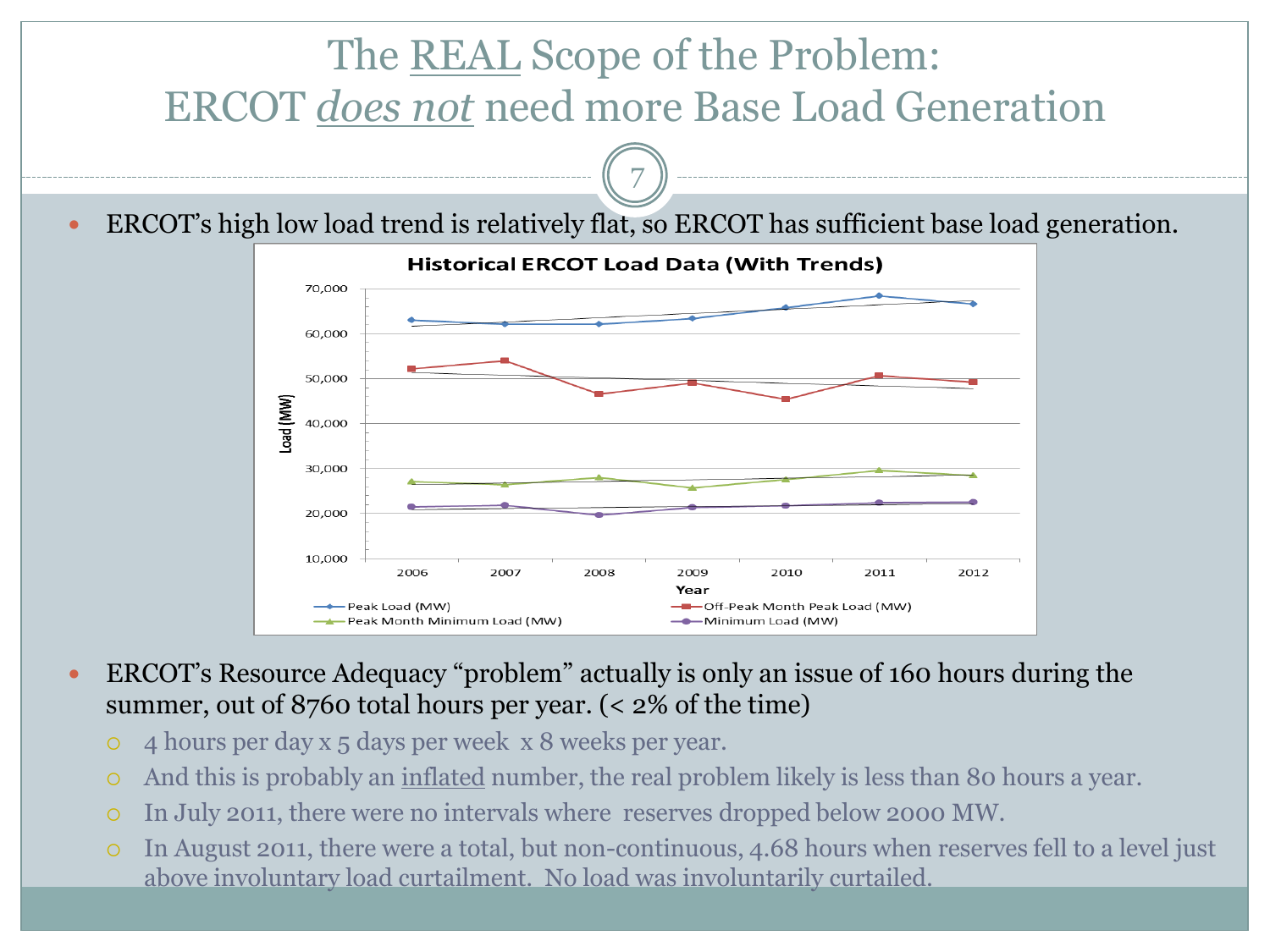### Capacity Market Advocates Say Buy the Purple to Cover the Green



These graphs show how small the problem is relative to how much generation capacity market advocates say must be purchased to increase reliability 0.00219%. The graphs zoom in from left to right, note the common marking lines. The first slide shows how many MWh were consumed in ERCOT in 2012, what the mandatory reserve margin would be at 15%, and in the center column, the maximum amount of incremental generation capacity that would be required in 2016. Setting a mandatory reserve margin at 15% would require the purchase of the purple column, in order to cover *possible* outages of the green column. If we use the capacity payment from the PJM market in 2012 of \$6.02/ MWh (total consumed), the total cost would have been \$6.02/MWh x 324.859 million MWh (total consumed in ERCOT) = \$1.956 billion/year. Requiring a mandatory reserve margin of 15% in 2012 would have resulted in the \$1.956 billion purchase of 48.73 million MWh extra (the purple column) in order to protect against the *possible* outage of 1,500 MW for 4.73 hours spread out over the *entire* year (the green column).

*If* in the remote possibility that the capacity shortfall represented by the green column were to occur in 2016, ERCOT's reliability would still be 99.998%. The capacity market advocates say we need to spend \$1.956 billion annually to solve a *potential* 0.00219% reliability problem.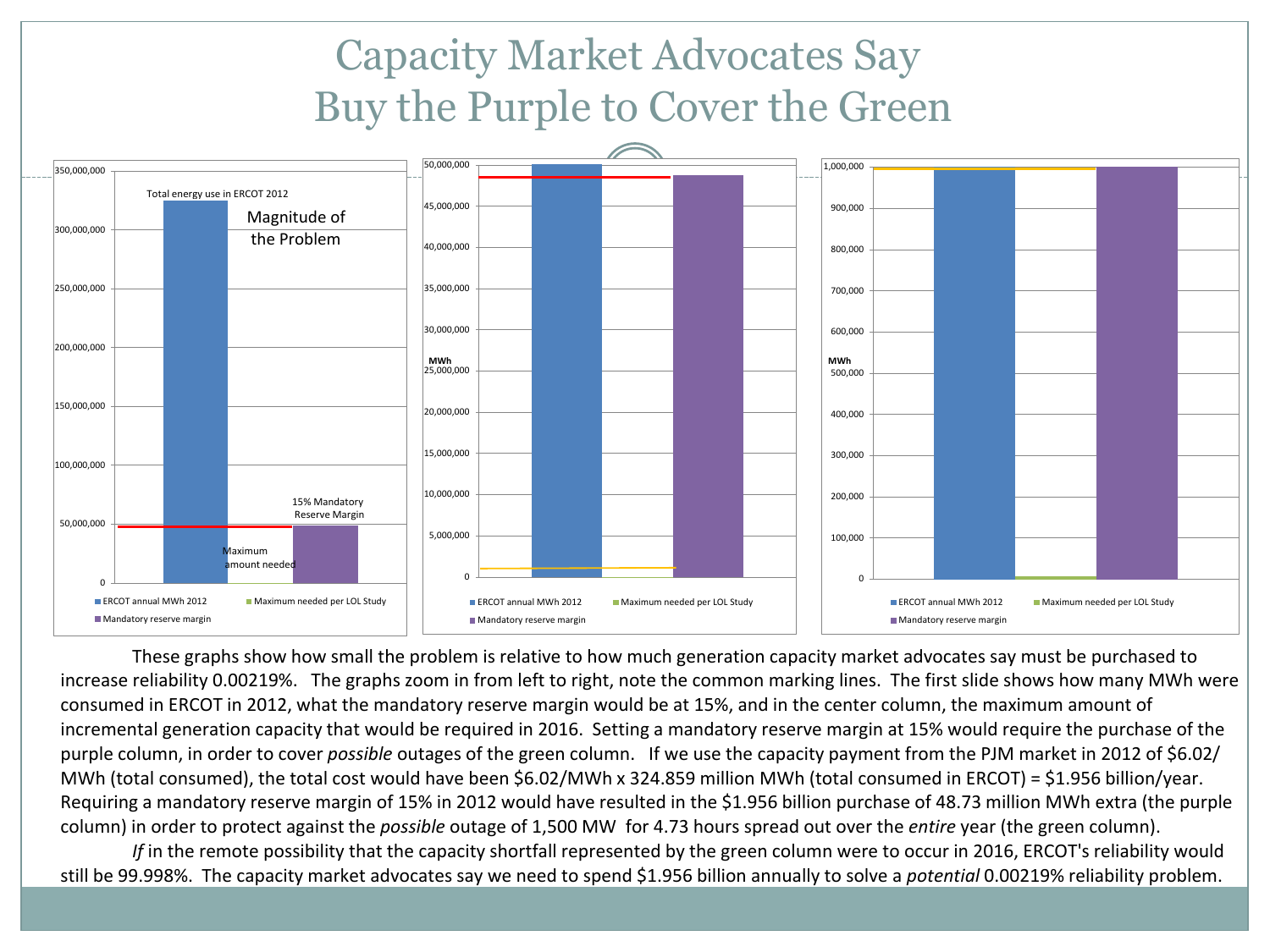## Other Problems with a Mandatory Reserve Margin and a Capacity Market

- Does the Public Utility Commission of Texas (PUCT) have the legal authority to establish a mandatory reserve margin or capacity market in ERCOT?
- If a mandatory reserve margin were established and a capacity market were to be mandated, what entities would be required to participate and how would the cost of the capacity market be allocated?
	- The PUCT has limited authority over cooperatives and municipal utilities.
	- Can the PUCT force cooperatives and municipal utilities to participate in a capacity market, or even force them to maintain a mandatory reserve margin?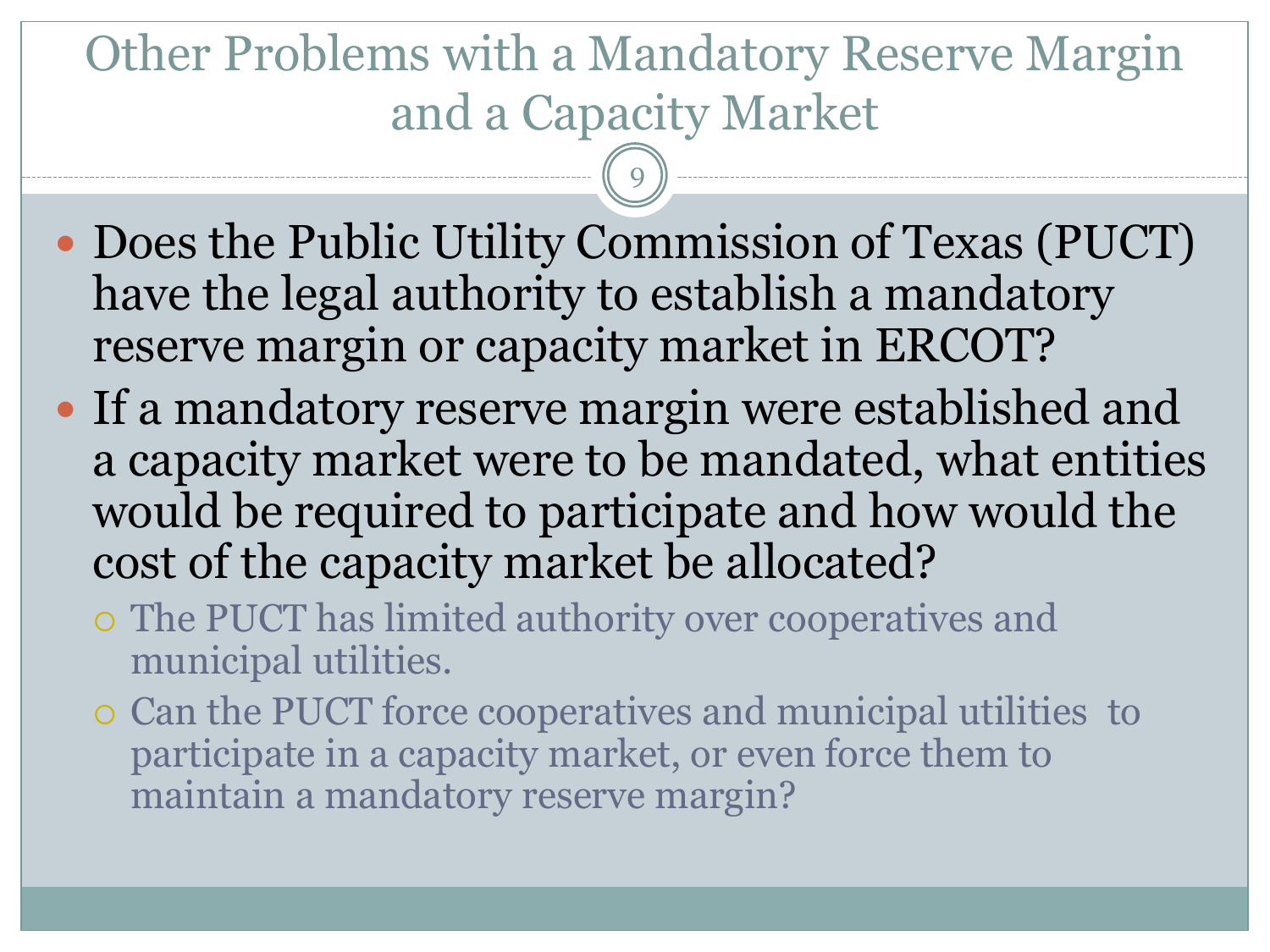#### TABLE OF ANNUAL PER METER COST DEPENDING UPON ANNUAL COST OF A CAPACITY MARKET AND PARTICIPATION FROM MUNICIPALITIES AND coopERATIVES WITH GENERATION

|                                                    | <b>For costs of Capacity market</b> |                              |                              |                                       |
|----------------------------------------------------|-------------------------------------|------------------------------|------------------------------|---------------------------------------|
| <b>Cost of Capacity Market/yr</b><br>\$ billion/yr | $*/$ meter<br>(all meters)          | $\gamma$ meter<br>(no munis) | $\gamma$ meter<br>(no coops) | $\gamma$ meter<br>(no munis or coops) |
| \$6.0                                              | \$594.06                            | \$720.29                     | \$700.12                     | \$882.35                              |
| \$5.6\$                                            | \$554.46                            | \$672.27                     | \$653.44                     | \$823.53                              |
| \$5.2\$                                            | \$514.85                            | \$624.25                     | \$606.77                     | \$764.71                              |
| \$4.8                                              | \$475.25                            | \$576.23                     | \$560.09                     | \$705.88                              |
| \$4.4                                              | \$435.64                            | \$528.21                     | \$513.42                     | \$647.06                              |
| \$4.0                                              | \$396.04                            | \$480.19                     | \$466.74                     | \$588.24                              |
| \$3.6                                              | \$356.44                            | \$432.17                     | \$420.07                     | \$529.41                              |
| \$3.2                                              | \$316.83                            | \$384.15                     | \$373.40                     | \$470.59                              |
| \$2.8                                              | \$277.23                            | \$336.13                     | \$326.72                     | \$411.76                              |
| \$2.4                                              | \$237.62                            | \$288.12                     | \$280.05                     | \$352.94                              |
| \$2.0                                              | \$198.02                            | \$240.10                     | \$233.37                     | \$294.12                              |
| \$1.6                                              | \$158.42                            | \$192.08                     | \$186.70                     | \$235.29                              |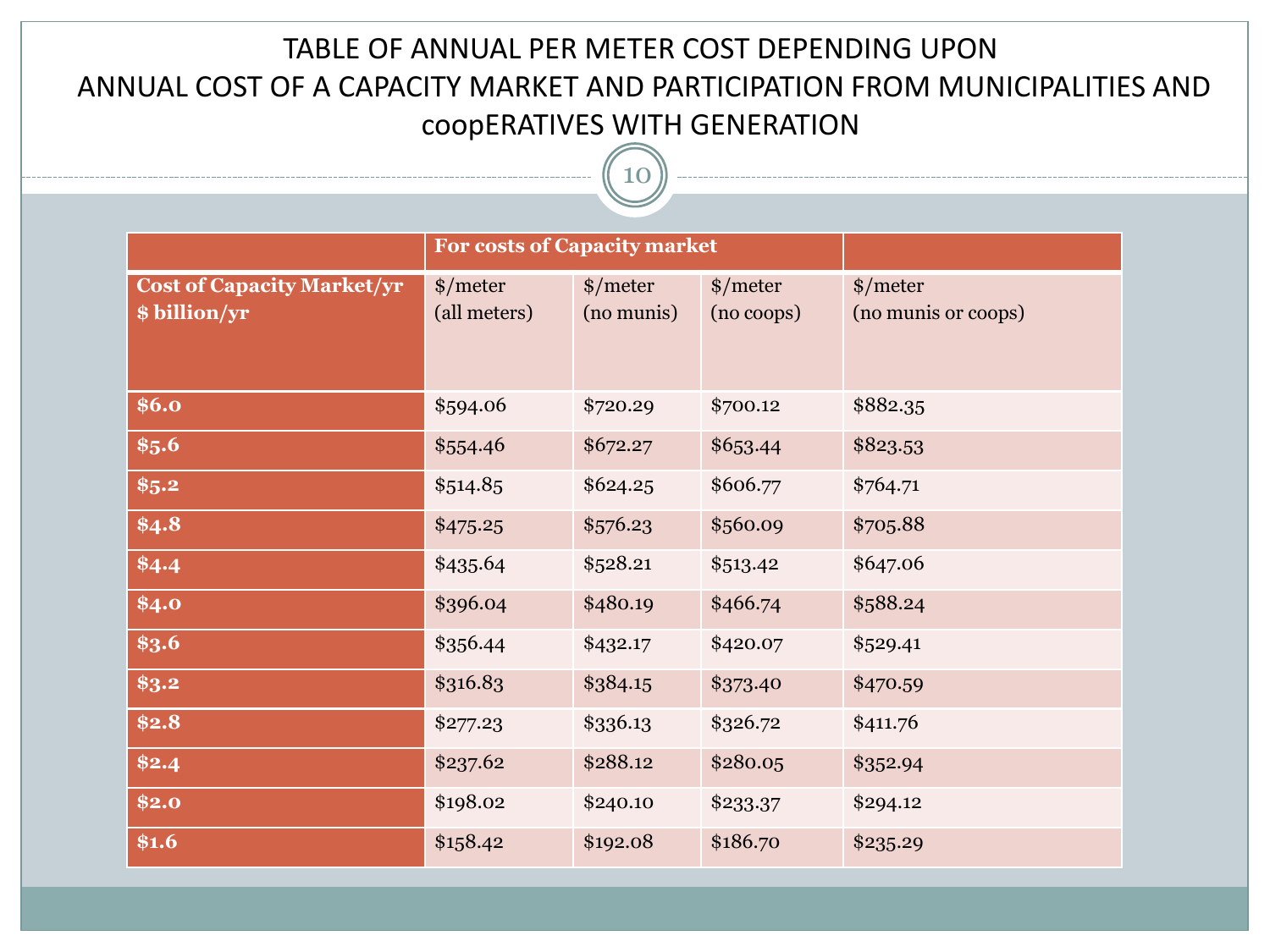## Public Utility Commission Authority

11

- The PUCT derives its authority from the legislature exclusively and may only act pursuant to delegations of authority granted in statute, which primarily appear in the Public Utility Regulatory Act (PURA).
- The PUCT may not undertake action that contradicts specific statutory language of PURA or frustrates the overall objectives of PURA.

#### SOURCES OF PUCT AUTHORITY

- PURA § 39.151(d) "The commission shall adopt and enforce rules relating to the reliability of the regional electrical network . . . or may delegate to an independent organization responsibilities for establishing and enforcing such rules" and the PUCT maintains complete oversight authority to ensure that ERCOT performs its obligations under PURA.
- PURA § 39.151(a)(2) The independent organization (ERCOT) must "ensure the reliability and adequacy of the regional electrical network."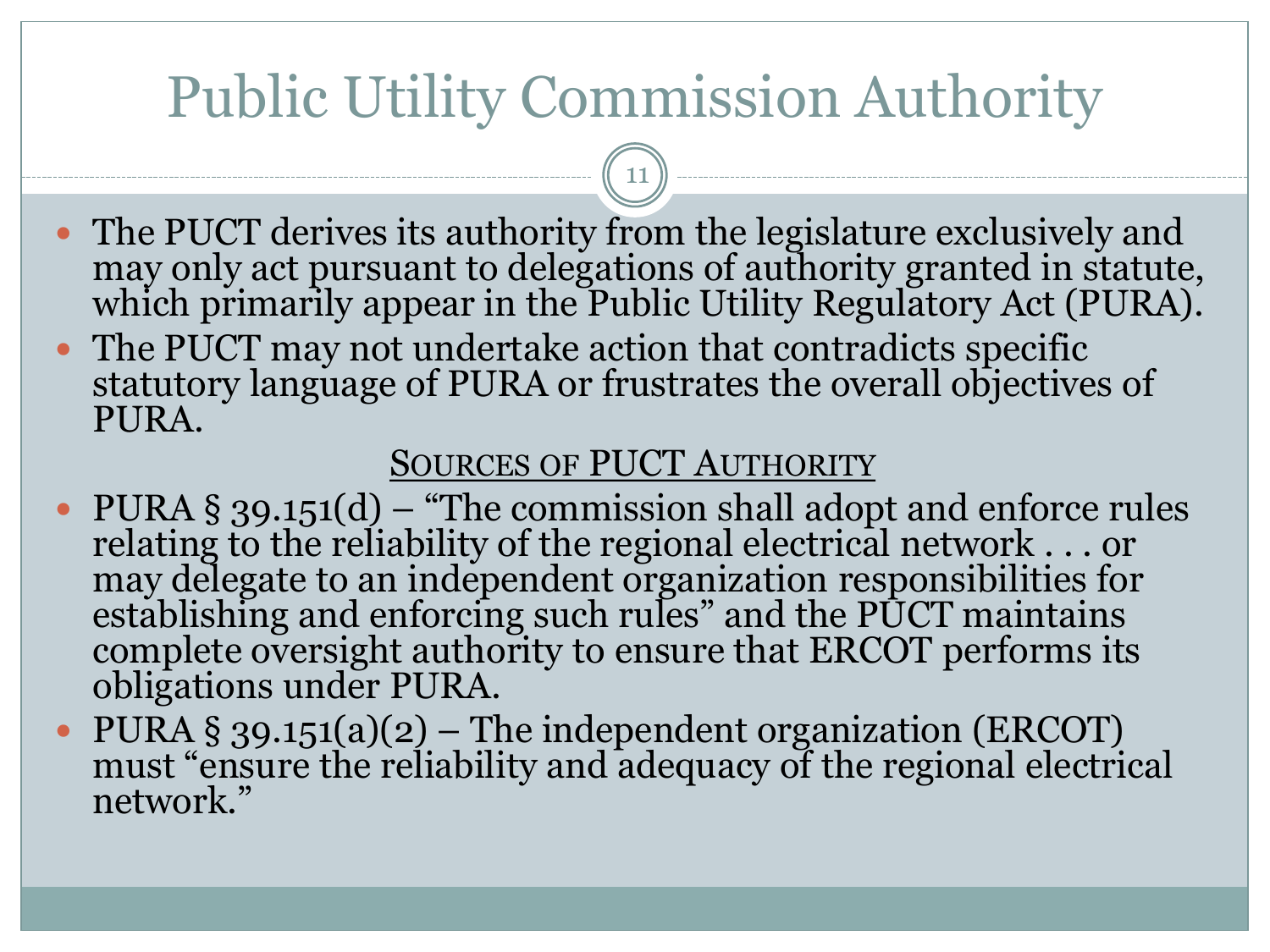### PUCT Sources of Authority – Ancillary Services

- PURA § 35.004(e) "The commission shall ensure that ancillary services necessary to facilitate the transmission of electric energy are available at reasonable prices with terms and conditions that are not unreasonably preferential, prejudicial, discriminatory, predatory, or anticompetitive."
- PURA defines "ancillary services" as services necessary to facilitate the transmission of electric energy including load following, standby power, backup power, reactive power, and any other services as the commission may determine by rule.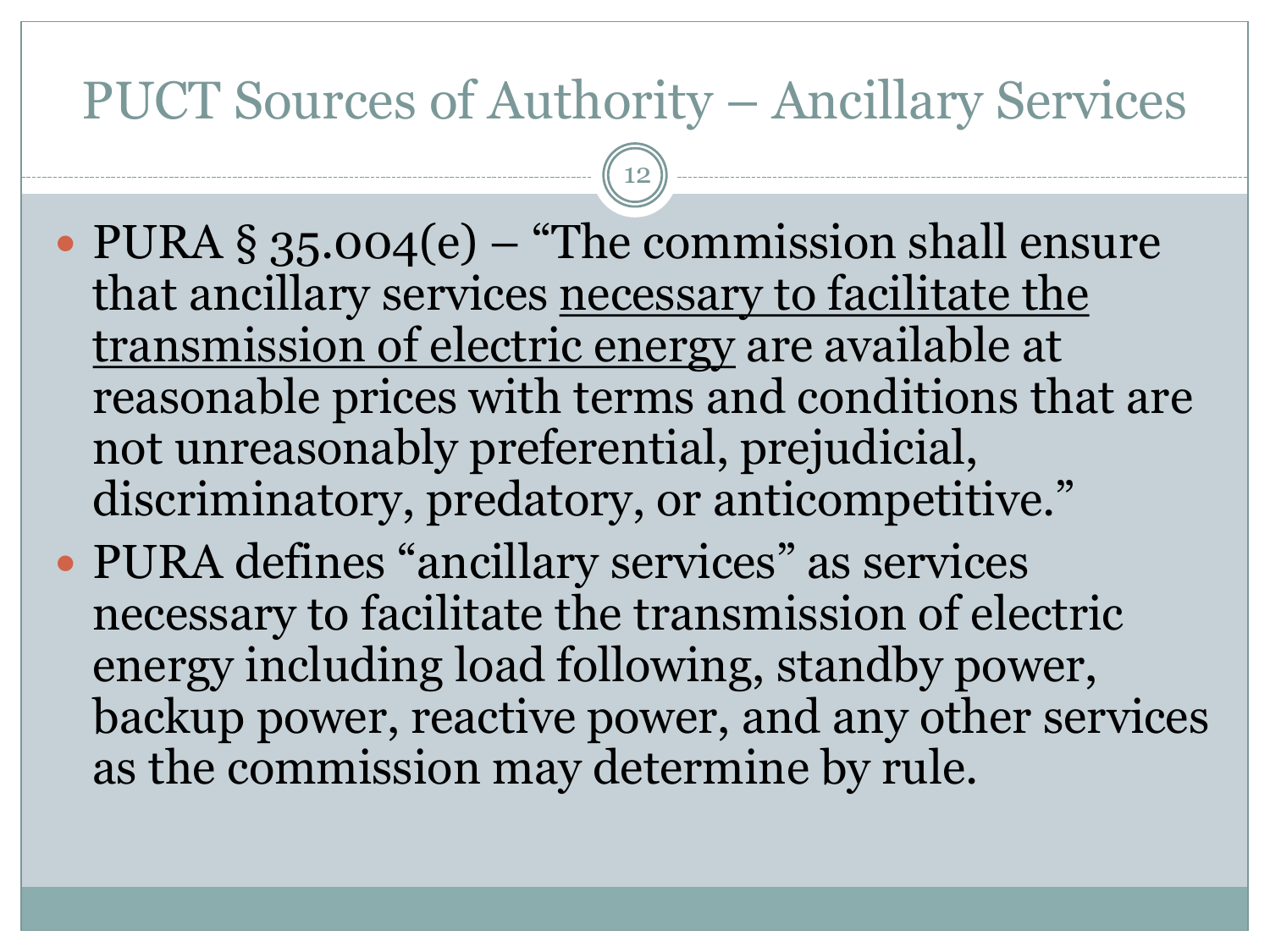## Statutory Limitations on PUCT Authority

### PURA'S POLICY DECLARATION

13

• PURA § 39.001(a) – "The legislature finds that the production and sale of electricity is not a monopoly warranting regulation of rates, operations, and services and that the public interest in competitive electric markets requires that . . . electric services and their prices should be determined by customer choices and the normal forces of competition."

### MANDATE AGAINST INTRUSIVE REGULATION

• PURA § 39.001(d) – "[The PUCT] . . . shall authorize or order competitive rather than regulatory methods to achieve the goals of this chapter to the greatest extent feasible and shall adopt rules and issue orders that are both practical and limited so as to impose the least impact on competition."